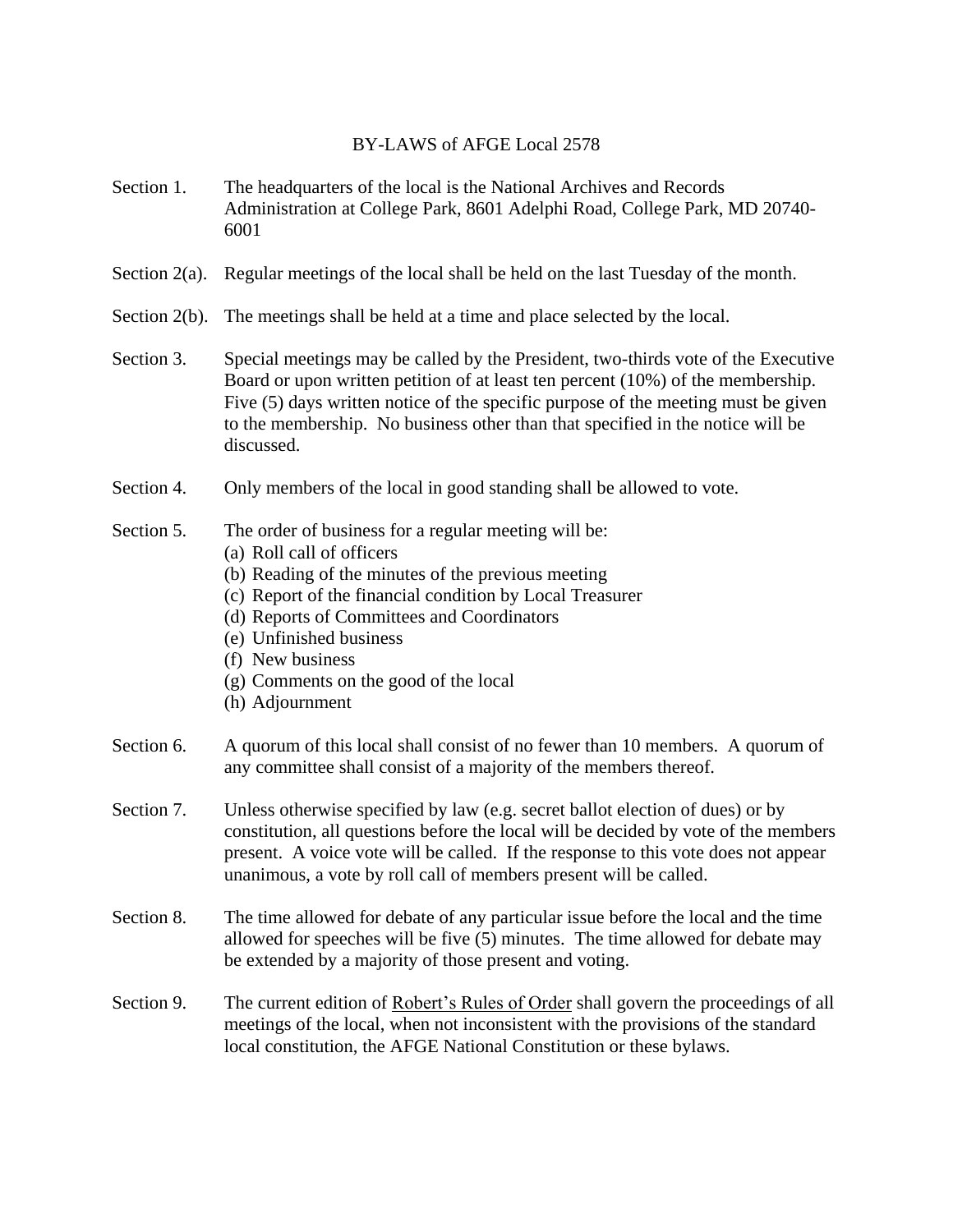- Section 10. The general officers of this local who comprise the Executive Board are as follows:
	- President Vice President Treasurer Secretary Sergeant-at-Arms
- Section 11. The Vice President shall assist the President in the performance of the duties of that office. The Vice President shall serve as an ex officio member of all committees, except the Election and Audit Committees and investigation or trial committees when he or she is bringing the charges or is directly or indirectly involved in the matter which gave rise to the charges; automatically serve by the virtue of office as a local delegate to district caucuses, council meetings, the National Convention and such other meetings participated in by this local as the local may be entitled. If the President is not present at a meeting, the Vice President will preside. In the absence of either the treasurer or the president, the Vice President may countersign checks covering proper expenditures for the local in place of the absent officer. In the case of a vacancy in the office of President, the Vice President shall fill the office for the unexpired term.
- Section 12. The Sergeant-at-Arms shall ensure that no one enters the meeting without proper authority; assists the presiding officer in the maintenance of order; acts as Official Parliamentarian; welcomes and introduces guests; sees that each member's presence is recorded in a log; provides a roll to call should the recording of individual votes be necessary; and performs other duties as may be assigned by the presiding officer.
- Section 13. Nominations of officers shall be held in March and elections and installation shall be held in May biannually by mail ballot in even numbered years after proper notice to local members. A quorum is not required for nomination meetings. Candidates shall not run for more than one elected officer position; however, a candidate may run as a delegate and also run for an elected officer position. A runoff election, if necessary, shall be also be held by mail ballot.
- Section 14. An Election Committee shall be elected by a majority vote of local members present and voting at a meeting preceding the state of the nomination procedure.
- Section 15. All officers will be administered the "Oath of Union Officer's" contained in the AFGE National Constitution upon their installation in office. Officers shall serve for two (2) year terms.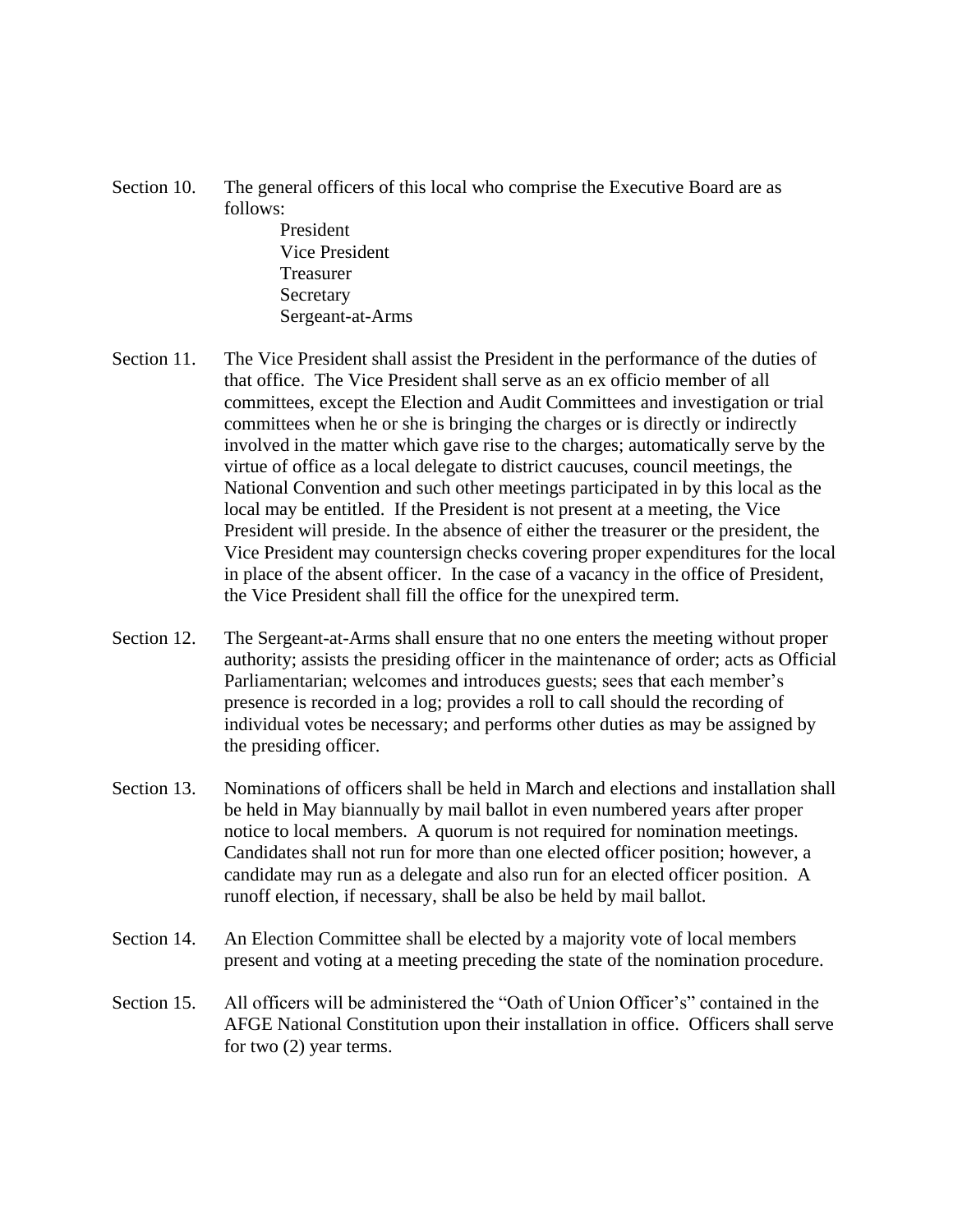- Section 16. Nominations and elections of local delegates and alternative delegates to the National Convention, district caucus and national council meetings will be conducted in conjunction with the nominations and elections for local officers. Nominations shall be held in March and elections and installation shall be held in May biannually by mail ballot in even numbered years after proper notice to local members. A quorum is not required for nomination meetings. Delegates and alternate delegates shall serve for two (2) year terms. The local's President and Vice President serve by virtue of office as delegates.
- Section 17. The local shall vote upon the authorization of funds for the delegates' and/or alternate delegates' attendances at the National Convention, caucus or council meetings.
- Section 18. Such committees as may be established by the local shall be comprised of members appointed by the President subject to the approval of the Executive Board (except for the Election Committee) *or* elected by the local's members.
- Section 19. A Chief Steward (Principal Representative) and such other stewards as may be necessary shall be nominated to the Local President by the local membership. The Local President will nominate to the Council President from this selection. Should the Local membership decline to nominate a slate of prospective stewards, the Local President will take this action independently.
- Section 20. A Local Women's & Fair Practices Coordinator shall be appointed by the President, subject to the approval of the Executive Board.
- Section 21. The dues of members joining Local 2578 or transferring into Local 2578 from another AFGE Local shall be, per pay period: \$16.00, for those in grades 1-7, and \$22.50, for those in grades 8 and above. Dues will change if a member moves between the two grade bands. This dues structure will not change, unless a dues recalculation is requested by the Executive Board and approved by the membership. Dues shall be deducted automatically through electronic dues deduction or payment.

The dues of members who joined prior to adoption of the two-tiered dues structure described in paragraph 1 of this section, and who pay amounts less than they would under this structure, are unchanged from the date of member initiation.

Members have the option of paying dues through an alternative dues collection system administered by AFGE (E-Dues) instead of through payroll deduction.

The dues for retired members shall be \$30.00 annually, effective January 1, 2018. Retired member dues shall be paid by check or money order, and sent to the